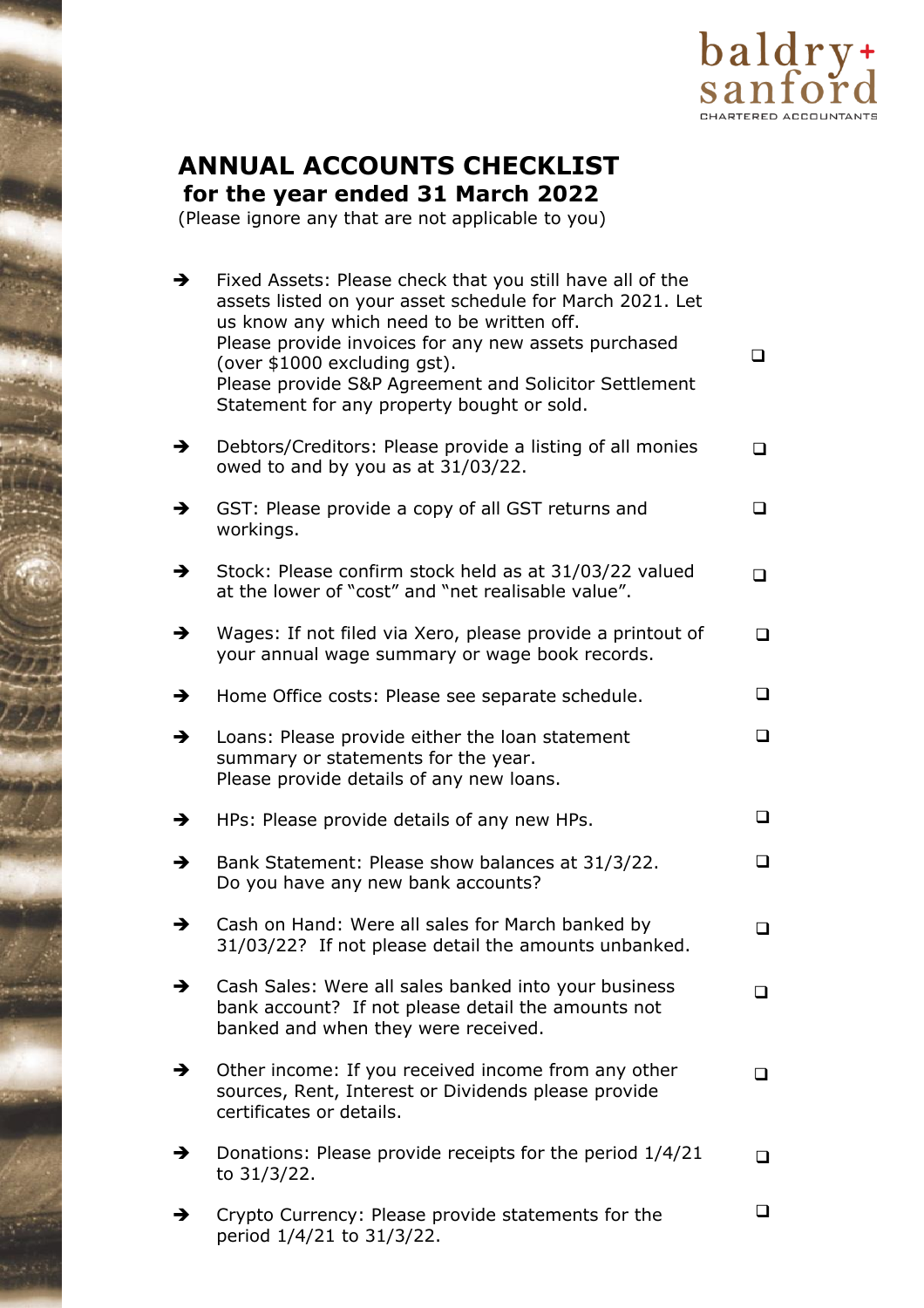### **COVID Support for the year ended 31 March 2022**

(Please ignore any that are not applicable to you)

## **Wage Subsidies:**

| Wage Subsidy Scheme #1 (20/8/21 - 3/9/21)                                                                                                                                                                                                                        |  |
|------------------------------------------------------------------------------------------------------------------------------------------------------------------------------------------------------------------------------------------------------------------|--|
| Total $\frac{1}{2}$ merges of the section of $\frac{1}{2}$ and $\frac{1}{2}$ full-time employees                                                                                                                                                                 |  |
| Total $\frac{1}{2}$ merogeometric resolution of $\frac{1}{2}$ merogeometric resolution of $\frac{1}{2}$ merogeometric resolution of $\frac{1}{2}$ merogeometric resolution of $\frac{1}{2}$ merogeometric resolution of $\frac{1}{2}$ merogeometric r            |  |
| Wage Subsidy Scheme #2 (3/9/21 - 16/9/21)                                                                                                                                                                                                                        |  |
| Total $\frac{1}{2}$ merges of the section of $\frac{1}{2}$ and $\frac{1}{2}$ full-time employees                                                                                                                                                                 |  |
| Total \$______________________ received @ \$359/wk for _______ part-time employees                                                                                                                                                                               |  |
| Wage Subsidy Scheme #3 (17/9/21 - 30/9/21)                                                                                                                                                                                                                       |  |
| Total $\frac{1}{2}$ merges of the contract of $\frac{1}{2}$ merges of $\frac{1}{2}$ full-time employees                                                                                                                                                          |  |
| Total $\frac{1}{2}$ merogeometric matrix received @ \$359/wk for _______ part-time employees                                                                                                                                                                     |  |
| Wage Subsidy Scheme #4 (1/10/21 - 14/10/21)                                                                                                                                                                                                                      |  |
| Total \$_____________________ received @ \$600/wk for _______ full-time employees                                                                                                                                                                                |  |
| Total $\frac{1}{2}$ merges of the section of $\frac{1}{2}$ are section of the section of $\frac{1}{2}$ merges of $\frac{1}{2}$ merges of $\frac{1}{2}$ merges of $\frac{1}{2}$ merges of $\frac{1}{2}$ merges of $\frac{1}{2}$ merges of $\frac{1}{2}$ merges of |  |
| Wage Subsidy Scheme #5 (15/10/21 - 28/10/21)                                                                                                                                                                                                                     |  |
| Total \$______________________ received @ \$600/wk for _______ full-time employees                                                                                                                                                                               |  |
| Total $\frac{1}{2}$ merogeometric matrix of the correlation of $\frac{1}{2}$ merogeometrical methods of $\frac{1}{2}$ merogeometric methods of $\frac{1}{2}$ methods of $\frac{1}{2}$ methods of $\frac{1}{2}$ methods of $\frac{1}{2}$ methods of $\frac{1}{$   |  |
| Wage Subsidy Scheme #6 (29/10/21 - 11/11/21)                                                                                                                                                                                                                     |  |
| Total \$______________________ received @ \$600/wk for _______ full-time employees                                                                                                                                                                               |  |
| Total $\frac{1}{2}$ merogeometric matrix received @ \$359/wk for ______ part-time employees                                                                                                                                                                      |  |
| Wage Subsidy Scheme #7 (12/11/21 - 25/11/21)                                                                                                                                                                                                                     |  |
| Total $\frac{1}{2}$ merges of the section of the section of the section of the section of the section of the section of the section of the section of the section of the section of the section of the section of the section of                                 |  |
| Total $\frac{1}{2}$ merogeometric matrix of the correlation of $\frac{1}{2}$ merogeometrical methods of $\frac{1}{2}$ merogeometric methods of $\frac{1}{2}$ methods of $\frac{1}{2}$ methods of $\frac{1}{2}$ methods of $\frac{1}{2}$ methods of $\frac{1}{$   |  |
| Wage Subsidy Scheme #8 (26/11/21 - 9/12/21)                                                                                                                                                                                                                      |  |
| Total \$______________________ received @ \$600/wk for _______ full-time employees                                                                                                                                                                               |  |
| Total $\frac{1}{2}$ merogeometric matrix received @ \$359/wk for ______ part-time employees                                                                                                                                                                      |  |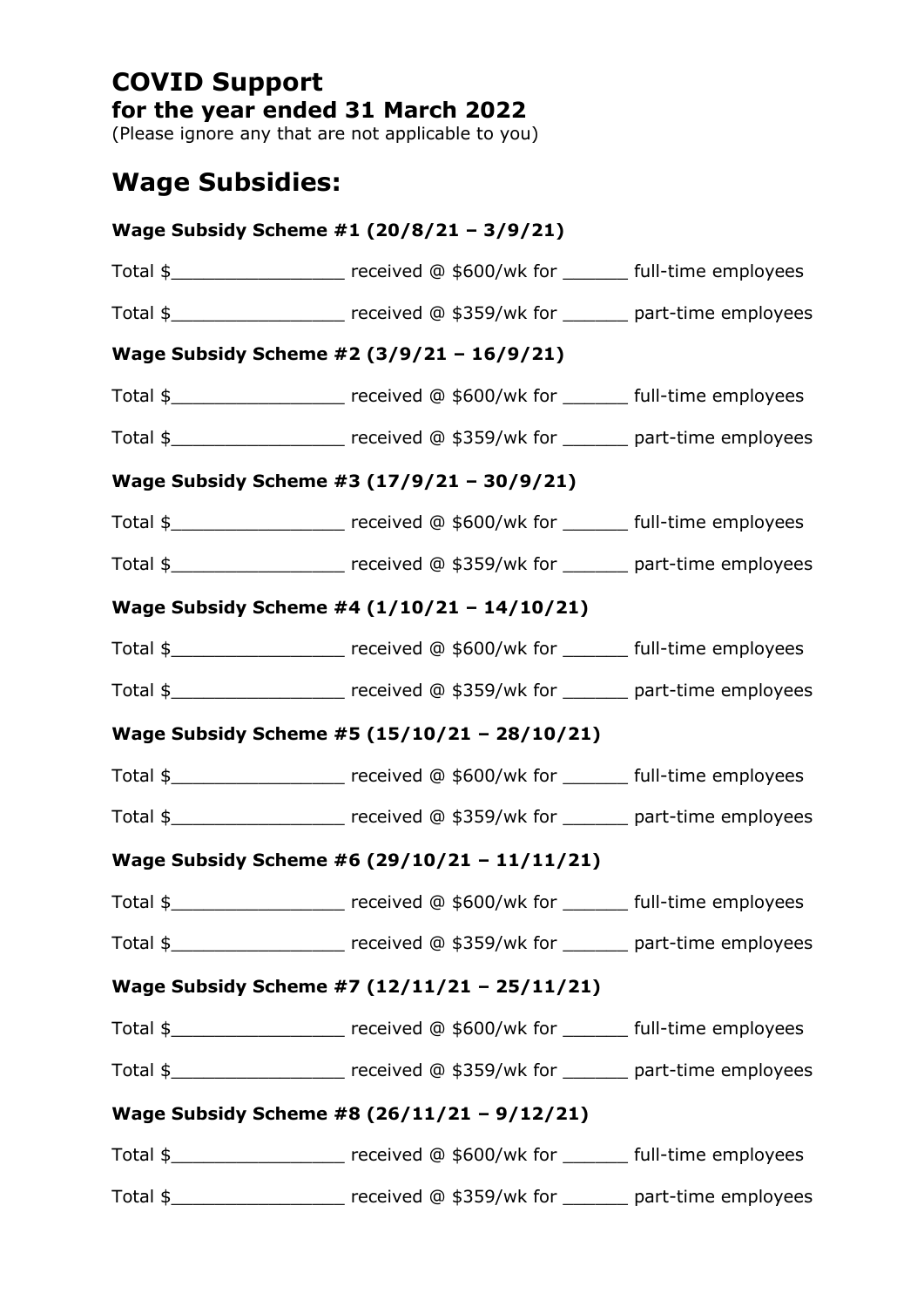## **Resurgence Support:**

|                                              | Resurgence Support Payment (17/8/2021)                                                          |  |
|----------------------------------------------|-------------------------------------------------------------------------------------------------|--|
|                                              | Total \$______________________ received @ \$1500 + \$400 per _______ employees                  |  |
| <b>Resurgence Support Payment (8/9/2021)</b> |                                                                                                 |  |
|                                              | Total \$ _____________________ received @ \$1500 + \$400 per _______ employees                  |  |
|                                              | Resurgence Support Payment (1/10/2021)                                                          |  |
|                                              | Total $\frac{1}{2}$ must construct the contract control (0 \$1500 + \$400 per _______ employees |  |
|                                              | Resurgence Support Payment (22/10/2021)                                                         |  |
|                                              | Total \$______________________ received @ \$1500 + \$400 per _______ employees                  |  |
|                                              | Resurgence Support Payment (5/11/2021)                                                          |  |
|                                              | Total \$ _____________________ received @ \$3000 + \$800 per _______ employees                  |  |
|                                              | Resurgence Support Payment (19/11/2021)                                                         |  |
|                                              | Total \$______________________ received @ \$3000 + \$800 per _______ employees                  |  |
|                                              | <b>Resurgence Transition Payment (Dec 2021)</b>                                                 |  |
|                                              | Total \$ Process received @ \$4000 + \$400 per Process employees                                |  |
| Covid Support Payment (28/2/2021)            |                                                                                                 |  |
|                                              | Total \$ ____________________ received @ \$4000 + \$400 per _______ employees                   |  |

### **What were these RSP Payments applied to?: Please advise figures GST inclusive**

| $\mathfrak s$ and $\mathfrak s$ and $\mathfrak s$ and $\mathfrak s$ and $\mathfrak s$ and $\mathfrak s$ and $\mathfrak s$ and $\mathfrak s$ and $\mathfrak s$ and $\mathfrak s$ and $\mathfrak s$ and $\mathfrak s$ and $\mathfrak s$ and $\mathfrak s$ and $\mathfrak s$ and $\mathfrak s$ and $\mathfrak s$ and $\mathfrak s$ and $\mathfrak$ |
|-------------------------------------------------------------------------------------------------------------------------------------------------------------------------------------------------------------------------------------------------------------------------------------------------------------------------------------------------|
| $\frac{1}{2}$                                                                                                                                                                                                                                                                                                                                   |
| $\frac{1}{2}$                                                                                                                                                                                                                                                                                                                                   |
| $\frac{1}{2}$                                                                                                                                                                                                                                                                                                                                   |
| $\frac{1}{2}$                                                                                                                                                                                                                                                                                                                                   |
| $\frac{1}{2}$                                                                                                                                                                                                                                                                                                                                   |
|                                                                                                                                                                                                                                                                                                                                                 |